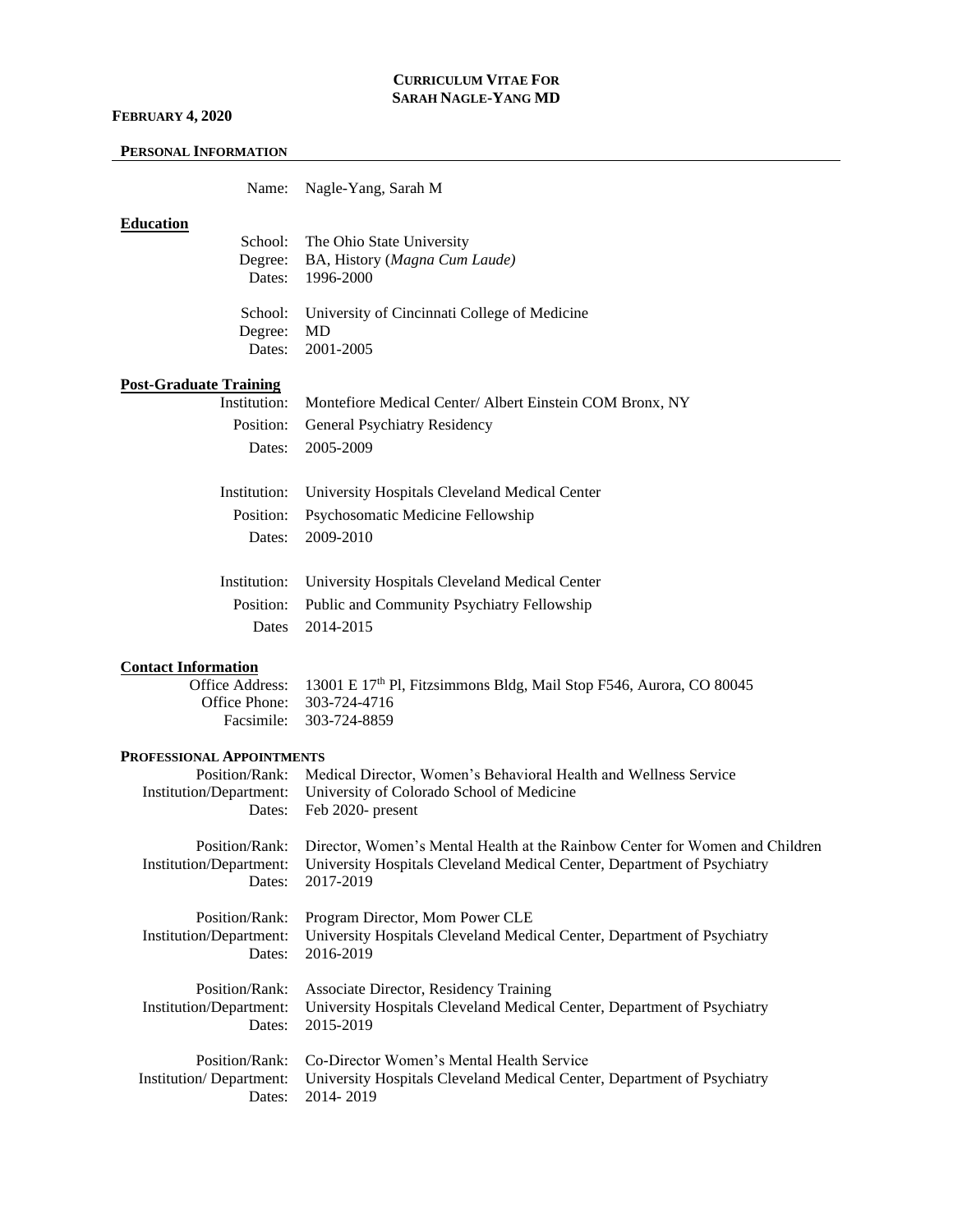| Position/Rank: Chief Resident, Inpatient Psychiatry                         |
|-----------------------------------------------------------------------------|
| Institution/Department: Montefiore Medical Center, Department of Psychiatry |
| Dates: 2008-2009                                                            |

#### **ACADEMIC APPOINTMENTS**

|                         | Position/Rank: Visiting Associate Professor                                                          |
|-------------------------|------------------------------------------------------------------------------------------------------|
| Institution/Department: | University of Colorado School of Medicine                                                            |
|                         | Dates: Feb 2020-present                                                                              |
|                         | Position/Rank: Assistant Professor                                                                   |
|                         | Institution/Department: Case Western Reserve University School of Medicine, Department of Psychiatry |
|                         | and Department of Reproductive Biology                                                               |
| Dates:                  | 2014-present                                                                                         |
| Position/Rank:          | Senior Clinical Instructor, Adjunct Faculty                                                          |
|                         | Institution/Department: Case Western Reserve University School of Medicine, Department of Psychiatry |
| Dates:                  | 2010-2014                                                                                            |

#### **CERTIFICATION AND LICENSURE**

| Name of Board: Colorado Medical Board |
|---------------------------------------|
| Date of Certificate: 9/6/2019         |
| Licensure State/Number: DR.0063217    |
| Date Issued: 2019-2021                |
|                                       |

|                                   | Name of Board: State of Ohio Board of Medicine                              |
|-----------------------------------|-----------------------------------------------------------------------------|
| Date of Certificate: 5/8/2009     |                                                                             |
| Licensure State/Number: 35.093435 |                                                                             |
| Date Issued: 2009-2020            |                                                                             |
|                                   |                                                                             |
|                                   | Name of Board: American Board of Psychiatry and Neurology, Adult Psychiatry |
|                                   |                                                                             |

Date of Certificate: 10/01/2010 Date Issued: 2010-2020

# **HONORS AND AWARDS**

| 2019 | Scholarship in Teaching Award                                               |
|------|-----------------------------------------------------------------------------|
|      | Case Western Reserve University School of Medicine                          |
|      | Awarded for my role in the "National Curriculum in Reproductive Psychiatry" |
| 2010 | Parsa Award for Best Oral Presentation                                      |
|      | <b>Cleveland Consultation-Liaison Society</b>                               |
|      | Presentation Topic: Grief and Perinatal Loss: A Case Report and Discussion. |
| 2010 | Steiner Young Investigator's Award                                          |
|      | North American Society for Psychosocial Obstetrics and Gynecology           |
|      | Presentation Topic: Maternal Mental Health in the NICU                      |
| 2000 | Phi Beta Kappa                                                              |

#### **MEMBERSHIP IN PROFESSIONAL SOCIETIES**

North American Society for Psychosocial Obstetrics and Gynecology, Secretary-Treasurer American Psychiatric Association, Fellow Academy of Consult-Liaison Psychiatrists, Member American Association of Directors of Psychiatric Residency Training, Member Perinatal Mental Health Society, Member Marce Society, Member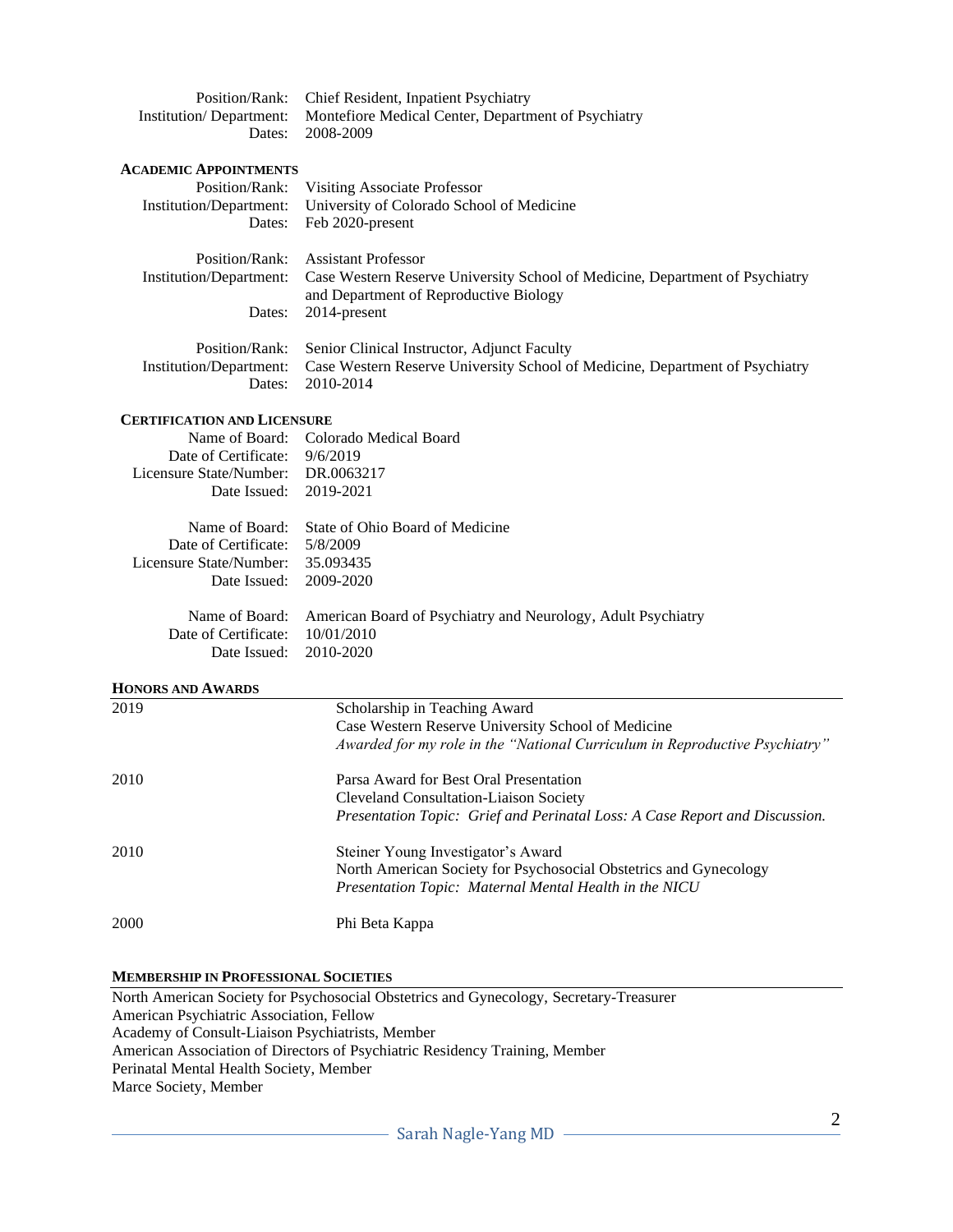*Previous Professional Society Leadership Positions: North American Society for Psychosocial Obstetrics and Gynecology, Member-at-Large American Medical Student Association, past chapter president American Medical Women's Association, past medical student chapter president U of Cincinnati COM OB/GYN SIG, past president*

#### **COMMITTEE SERVICE**

#### **National**

Organization: National Task Force for Women's Reproductive Mental Health Committee Name/Role: Vice- Chair Dates of Service: 2014-present

Organization: North American Society for Psychosocial Obstetrics and Gynecology Committee Name/Role: Secretary-Treasurer Dates of Service: 2018-present

Organization: Academy of Consult-Liaison Psychiatrists Committee Name/Role: Women's Mental Health Special Interest Group, Member Dates of Service: 2018-present

Organization: North American Society for Psychosocial Obstetrics and Gynecology Committee Name/Role: Board Member-at-Large Dates of Service: 2016-2018

Organization: North American Society for Psychosocial Obstetrics and Gynecology Committee Name/Role: Membership Committee Dates of Service: 2014-2016

#### **Hospital Affiliate Committees**

Committee Name/Role: UH Trauma-Informed Care Workgroup Dates of Service: 2018-2019

Committee Name/Role: UH Women and Infant Mental Health Collaborative Dates of Service: 2018-2019

Committee Name/Role: Model of Care Committee, Rainbow Center for Women and Children Dates of Service: 2014-2016

Committee Name/Role: Steering Committee, Women's Health Institute at University Hospitals Cleveland Medical Center Dates of Service: 2014-2015

#### **Educational Committees**

Committee Name/Role: Department of Psychiatry Clinical Competency Committee for PGY 1-2 and PGY 3-4 Residents, Member Dates of Service: 2015- 2019

Committee Name/Role: Department of Psychiatry Education Executive Committee, member Dates of Service: 2015- 2019

Committee Name/Role: Block 6 Medical Student Education Committee Dates of Service: 2015- 2019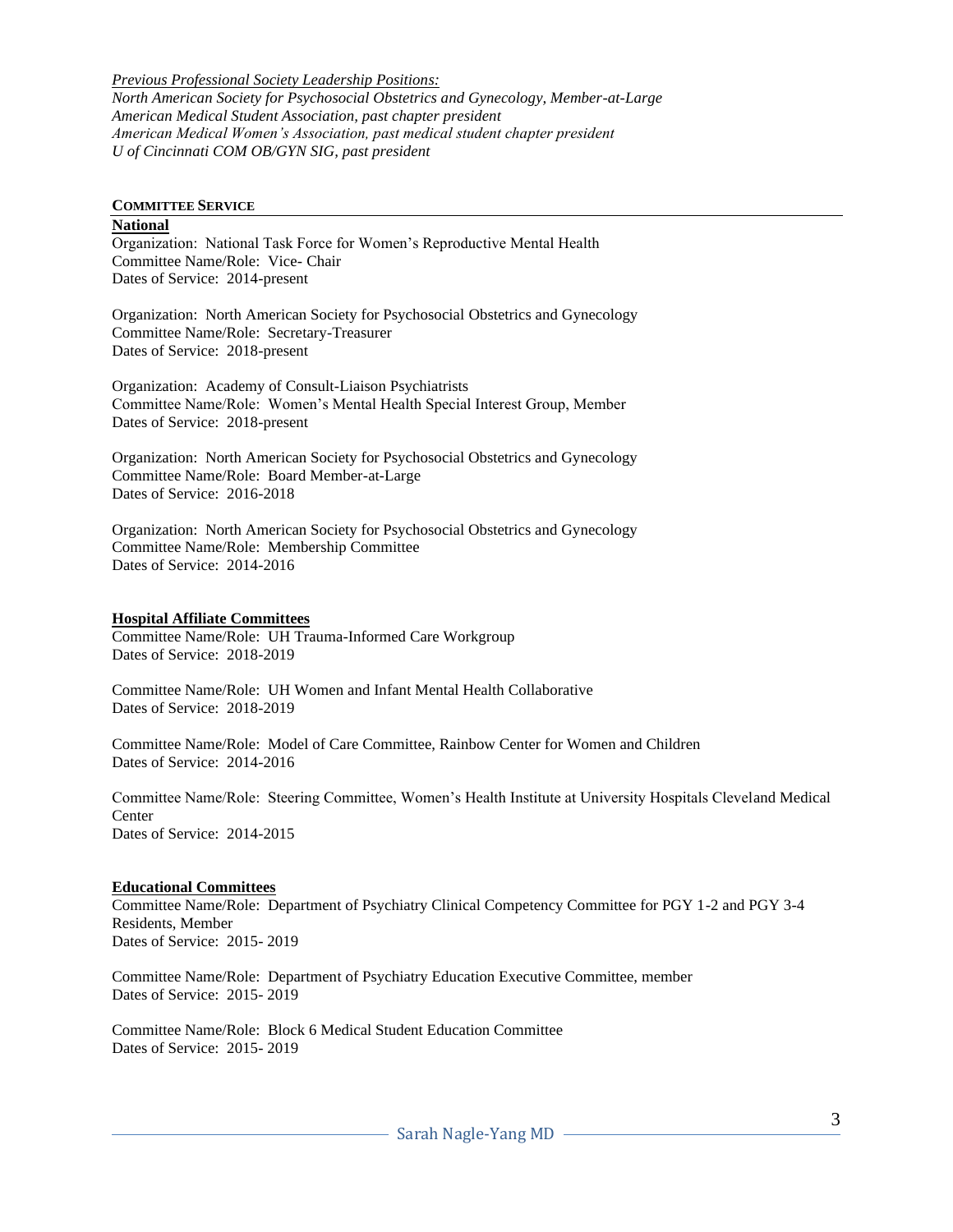# **TEACHING ACTIVITIES**

# **Curriculum/Course Development**

- 1. Activity Director and Course Faculty Room to Grow: Updates in Perinatal Mental Health CME event Presented by the UH Rainbow Center for Women and Children November 2019
- 2. Course Developer and Coordinator, Women's Mental Health Didactic Series Psychiatry Residency Core Curriculum 2013-2019 *Developed a 4-year curriculum on women's mental health, recruited faculty from multiple departments to provide instruction based on expertise, and participated as a presenter on perinatal topics*
- 3. Course Developer and Coordinator, Integrated Care Didactic Series Psychiatry Residency Core Curriculum 2015-2019 *Developed a course series on integrated care models for PGY 4 residents and recruited faculty from regional programs to participate*
- 4. Course Developer and Coordinator, Psychiatric Interviewing Course Psychiatry Residency Core Curriculum 2015-2019 *Developed an introductory course for PGY 1 residents which includes both didactic and experiential components*
- 5. Course Developer and Coordinator, Women's Mental Health Fellowship Didactic Course Women's Mental Health Track of Public and Community Psychiatry Fellowship 2016-2019

*Developed a weekly year-long didactic curriculum to accompany the clinical experience of the women's mental health fellow*

6. Founder and Coordinator, Women's Mental Health Day 2015-2019 *Developed and implemented an annual interdisciplinary learning day; participants include psychiatry residents, Ob/Gyn residents, nurse midwifery students and psychology post-doctoral trainees*

# **Teaching Administration**

- 1. Associate Director, Adult Psychiatry, University Hospitals Cleveland Medical Center, 2015- 2019
- 2. Director, Women's Mental Health Track of Public and Community Psychiatry Fellowship, University Hospitals Cleveland Medical Center, 2015-2019

# **Clinical Teaching**

- 1. Clinical Supervisor, Psychiatry Resident Outpatient Psychotherapy Clinic, UCHMC *Approx 2 hours/week 2014-2019*
- 2. Clinical Supervisor, Women's Mental Health Resident Elective *Approx 4 hours/week 2014-2019*
- 3. Clinical Supervisor, Consultation-Liaison Service *Approx 2 hours/week 2014-2019*
- 4. Clinical Supervisor, PGY 3 Community Psychiatry Outpatient Rotation *Approx 4 hours/week 2014-2019*

# **Invited Lectures**

- 1. Women's Mental Health in the Fourth Trimester Cleveland Society for Ob/Gyn November 2019
- 2. Professional Boundaries with Challenging NICU Families Ohio Nurses Association 11th Annual Neonatal Nurses Conference, Cleveland, OH April 2018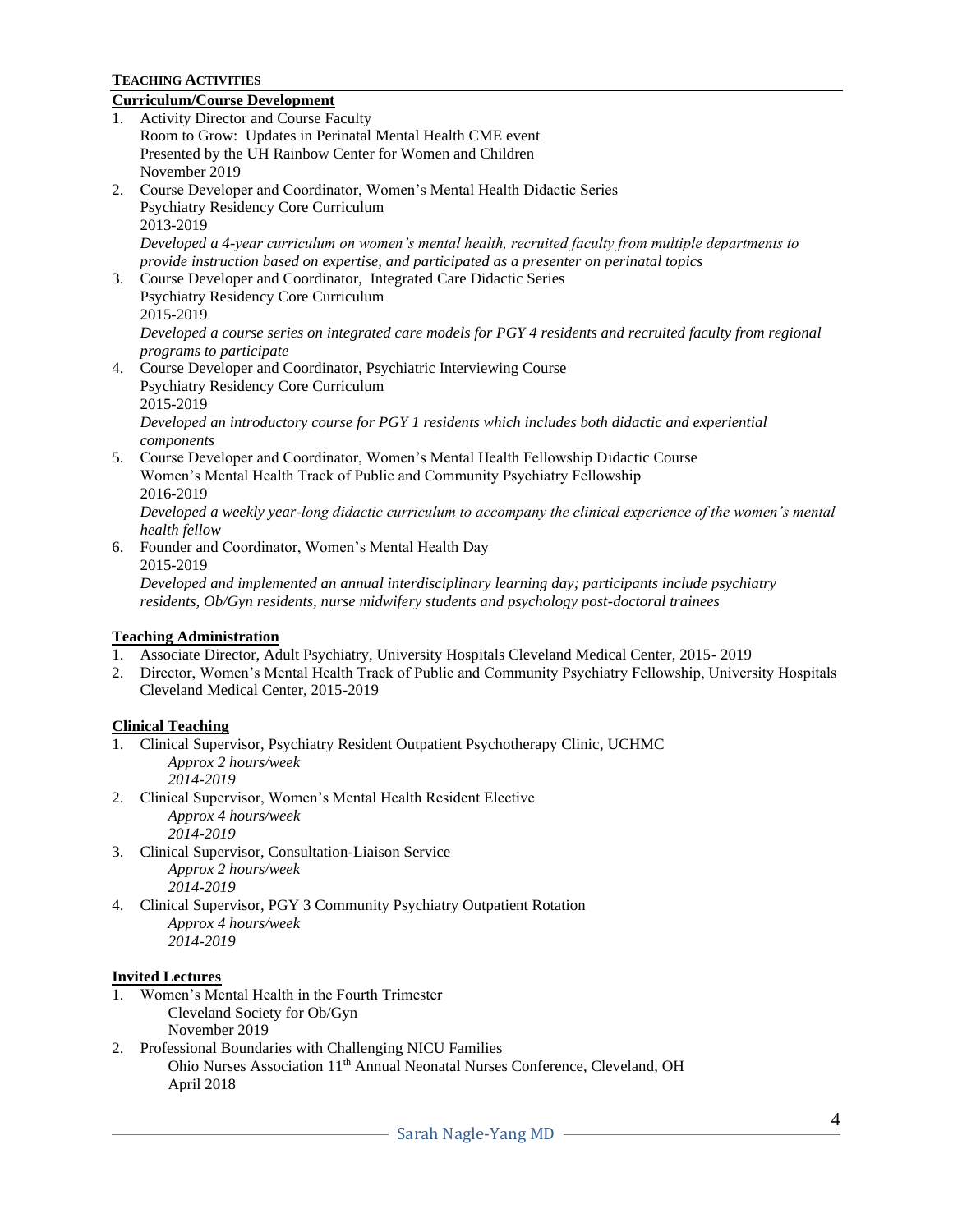- 3. Reproductive Psychiatry and Integrated Care NEOMED Integrated Care Fellowship, Rootstown, OH November 2017
- 3. Reproductive Psychiatry Case Discussions Center for Family and Children Psychiatric Nurse Practitioner Externship May 2016 and September 2017
- 4. Providing a Safe Environment for Mental Health Care in a Hospital Setting with Deb Avallone, APN. Behavioral Health Seminar for Obstetrics RN Annual Review MacDonald Hospital, Cleveland

## **CLINICAL SUPPORT**

- 1. Ohio Children's Trust Fund, Mom Power CLE (PI and project lead) 2016-2019
- 2. Cleveland Foundation (PI) 2016-2019

## **BIBLIOGRAPHY**

## **Peer Reviewed Publications**

- 1. Hatters Friedman S, **Nagle Yang S**, Parsons S, Amin J. (2011). Maternal Mental Health in the Neonatal Intensive Care Unit. *Neoreviews,* 12, 85-93.
- 2. Hatters Friedman S, Kessler A, **Nagle-Yang S**, et al. (2013). Delivering Perinatal Psychiatric Services in the Neonatal Intensive Care Unit. *Acta Paediatr,* 102, e392-397.
- 3. Osborne, L. M., MacLean, J. V., Barzilay, E. M., Meltzer-Brody, S., Miller, L., & **Nagle-Yang, S.** (2017). Reproductive Psychiatry Residency Training: A Survey of Psychiatric Residency Program Directors. *Academic Psychiatry*, 1-5.
- 4. **Nagle-Yang, S**., Miller, L., & Osborne, L. M. (2017). Reproductive Psychiatry Fellowship Training: Identification and Characterization of Current Programs. *Academic Psychiatry*, 1-5.
- 5. Albaugh, A. S., Friedman, S. H., **Nagle-Yang, S,** & Rosenthal, M. (2018). Attendance at Mental Health Appointments by Women Who Were Referred During Pregnancy or the Postpartum Period. *Journal of Obstetric, Gynecologic & Neonatal Nursing*, *47*(1), 3-11.
- 6. **Nagle-Yang, S**., Phillips, M., Albaugh, A., Zhao, L., Amin, J., Ahmad, E., & Hatters Friedman, S. (2019). Depression, anxiety, and attachment among women hospitalized on an antepartum unit. *The International Journal of Psychiatry in Medicine*, *54*(6), 395-407.
- 7. Friedman, S. H., Prakash, C., & **Nagle-Yang, S**. (2019). Postpartum psychosis: Protecting mother and infant: Urgent identification and treatment are needed to prevent potentially fatal consequences. *Current Psychiatry*, *18*(4), 12-22.

## **Other Published Articles**

1. Aftab A, Latorre S, **Nagle-Yang S**. (2017). Effective Note-Writing: A Primer for Psychiatry Residents. *Psychiatric Times,* Jan 12.

## **Book Chapters**

- 1. **Nagle-Yang S**. (2012). Nanny. In Sajatovic S and Loue S. (ed). *Encyclopedia of Immigrant Health*. New York: Springer.
- 2. **Nagle-Yang, S**. (2012). Situational Ethnic Identity. In Sajatovic S and Loue S. (ed). *Encyclopedia of Immigrant Health*. New York: Springer.
- 3. Munir, F., **Nagle-Yang, S**., & Cerny, C. (2018). Teaching Psychiatry Residents about Suicide Prevention and Postvention. In *Suicide Prevention* (pp. 265-283). Springer, Cham.

## **Editorials**

1. Osborne, L. M., Hermann, A., Burt, V., Driscoll, K., Fitelson, E., Meltzer-Brody, S., Murphy Barzilay, E., **Nagle-Yang**, S., and Miller, L. (2015). Reproductive Psychiatry: The Gap Between Clinical Need and Education. *American Journal of Psychiatry*, *172*(10), 946-948.

## **Peer-Reviewed Online Curriculum Modules:**

*8.* DeBrunner S, Favini A, & **Nagle-Yang S.** Perinatal Bipolar Disorder: Early Pregnancy. *Forthcoming in the National Curriculum in Reproductive Psychiatry (peer reviewed web-based curriculum).*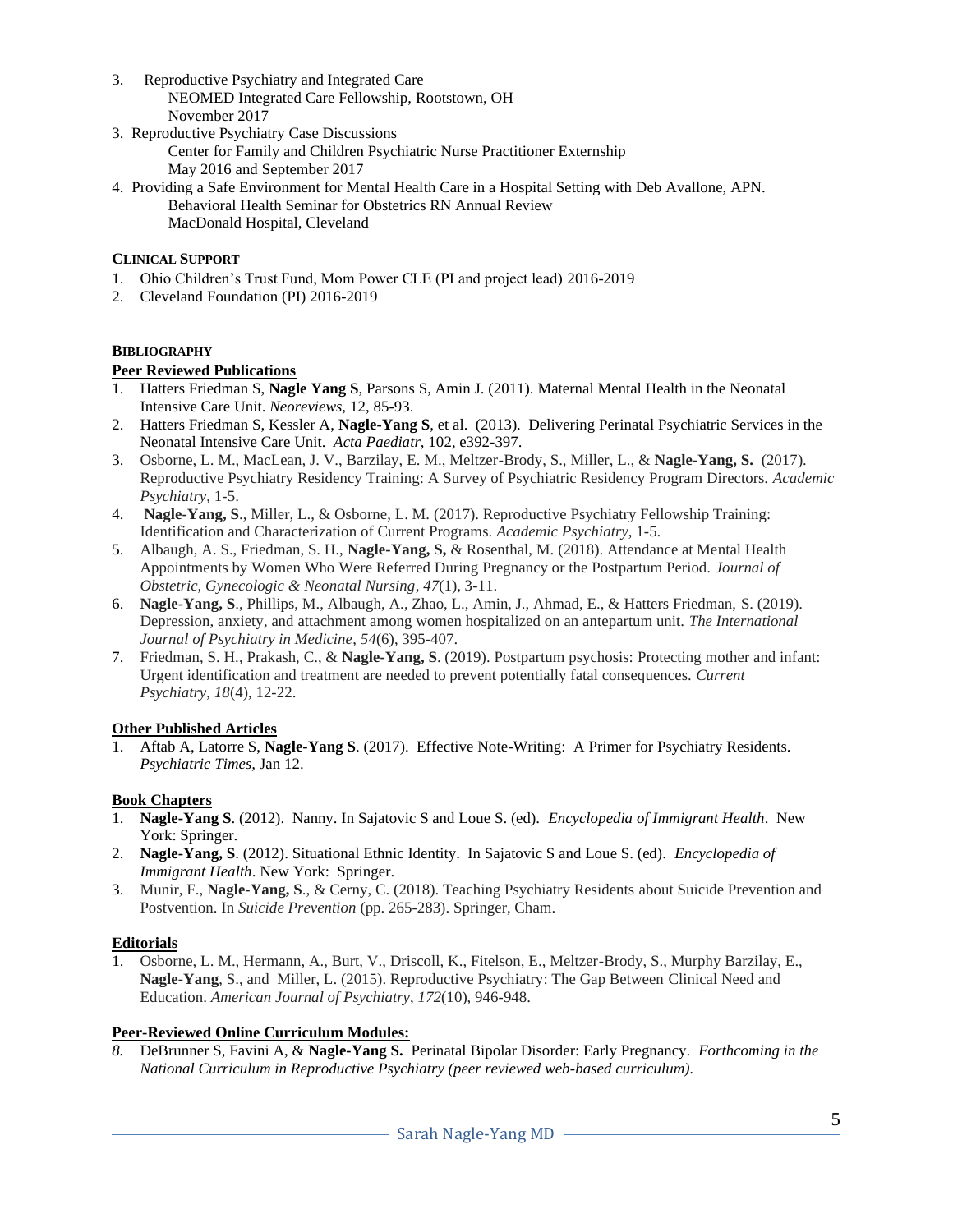- **9. Nagle-Yang S**., Zhao R., Nathan M. Perinatal Bipolar Disorder: Late Pregnancy. *Forthcoming in the National Curriculum in Reproductive Psychiatry (peer reviewed web-based curriculum).*
- **10.** Hasser C., **Nagle-Yang S**. Postpartum Psychosis: Media Module. *Forthcoming in the National Curriculum in Reproductive Psychiatry (peer reviewed web-based curriculum).*
- **11.** Hutner L., and **Nagle-Yang S**. Perinatal Depression: Progressive Case Conference. *Forthcoming in the National Curriculum in Reproductive Psychiatry (peer reviewed web-based curriculum).*
- **12.** Hutner L., and **Nagle-Yang S**. Perinatal Depression: Integrative Case Conference. *Forthcoming in the National Curriculum in Reproductive Psychiatry (peer reviewed web-based curriculum).*
- **13. Nagle-Yang S.,** Gopalan P., Moses-Kolko E., Foroobar A. SSRIs and Pregnancy. *Forthcoming in the National Curriculum in Reproductive Psychiatry (peer reviewed web-based curriculum).*

# **Oral Presentations**

National

- 1. **Nagle-Yang, S.,** Osborne L., Gopalan, P. Reproductive Psychiatry Education: Time for a National Curriculum. General Session at the Academy of Consultation-Liaison Psychiatry Annual Meeting, Orlando, FL, November 2018.
- 2. Osborne, L. M., **Nagle-Yang**, **S.,** Hudepohl, N., Hutner, L., Williams, K., Murphy Barzilay, E., and Gopalan, P. Creating the National Curriculum in Reproductive Psychiatary. Plenary presentation at the  $3<sup>rd</sup>$  Biennial Perinatal Mental Health Conference, Chicago IL, November 2017.
- 3. **Nagle-Yang, S.,** Hasser C, Osborne L, and Hudepohl N. Training 21st Century Psychiatrists in Reproductive Psychiatry: Implementing the National Curriculum Project. Workshop at American Association of Directors of Psychiatric Residency Training National Convention, San Francisco, CA. March 2017.
- 4. Osborne, L. M., Hermann, A., Burt, V., Driscoll, K., Fitelson, E., Meltzer-Brody, S., Murphy Barzilay, E., **Nagle-Yang**, S., and Miller, L. Reproductive Psychiatry Education: Toward a National Curriculum. Workshop at American Association of Directors of Psychiatric Residency Training National Convention, Austin TX, March 2016.
- 5. Osborne, L. M., Hermann, A., Burt, V., Driscoll, K., Fitelson, E., Meltzer-Brody, S., Murphy Barzilay, E., **Nagle-Yang**, S., and Miller, L. Reproductive Psychiatry Education: Toward a National Curriculum. Symposium at 2nd Biennial Perinatal Mental Health Conference, Chicago IL, November 2015.
- 6. Goldenberg N, Gabriel M, **Nagle-Yang S**, Amin J. A Tale of Three Clinics: Integrating Psychiatry into Academic Medical Settings. Symposium at Institute of Psychiatric Services Annual Conference, New York NY, October 2015.
- 7. Hatters-Friedman S, **Nagle-Yang S**, Kessler A, Eliason A, et al. The Development and Implementation of a Perinatal Psychiatry Program in the Neonatal Intensive Care Unit. Oral presentation at NASPOG Annual Convention February 2010

## Regional

- 1. **Nagle-Yang S. "**Program Highlight: Mom Power." Presented at the UH Rainbow Center for Women and Children's Room to Grow: Updates in Perinatal Mental Health conference, Cleveland, OH, November 2019.
- 2. **Nagle-Yang S,** Amin J, Gabriel M, Combs M. Building Resilient Parents and Children: Mom Power CLE. Presented at the 14<sup>th</sup> All-Ohio Institute on Community Psychiatry, Columbus, OH, March 2019.
- 3. **Nagle-Yang S,** Adeleye O, Jones A. PMDD and Menopause: A Primer for Community Mental Health Providers. Presented at the 14th All-Ohio Institute on Community Psychiatry, Columbus, OH, March 2019.
- 4. Zhao L, Amin J, and **Nagle-Yang S.** Managing Challenging Patients. Presented at the 3rd Annual UH OB Network Safety Summit, Independence OH, September 2017.
- 5. Latorre S and **Nagle-Yang S.** "Sterilization of the Mentally Ill: A Case in Perinatal Mental Health" Presented at the Cleveland Consult-Liaison Society Annual Meeting, May 2017, Cleveland OH.
- 6. **Nagle-Yang, S.,** Amin J, Lytle S, Combs M, and Ramirez L. Mom Power: A Trauma-Informed Mental Health and Parenting Intervention. Workshop at the All-Ohio Institute of Community and Public Psychiatry, Columbus, OH March 2017.
- 7. **Nagle-Yang, S.** Supporting Maternal Mental Health as an Avenue to Improved Infant Health. Breakout group at the Ohio Infant Mortality Summit, Cleveland, OH, December 2016.
- 8. Goldenberg N, Gabriel M, **Nagle-Yang S**, Amin J. A Tale of Three Clinics: Integrating Psychiatry into Academic Medical Settings. Symposium at All-Ohio Institute on Community Psychiatry, Cleveland OH March 2015.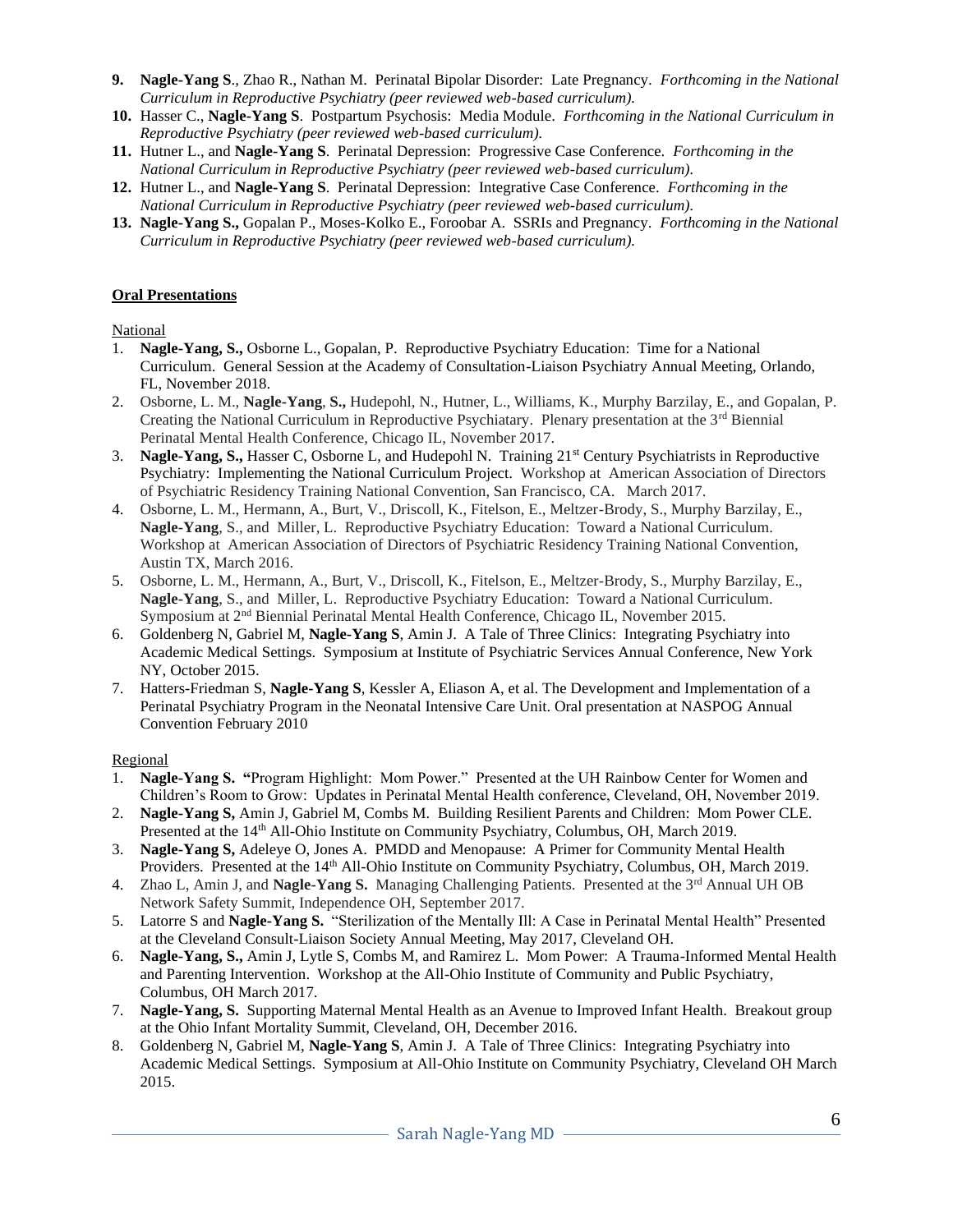- 9. Amin J and **Nagle-Yang S**. Perinatal Mood Disorders for Psychiatrists. Cleveland Psychiatric Society Meeting. Cleveland Heights, OH. March 2015.
- 10. **Nagle-Yang S**. Update on Medical Management of Depression and Anxiety during Pregnancy. Cleveland Regional Perinatal Network and Cuyahoga Perinatal Depression Task Force Education Forum. October 2011.
- 11. **Nagle-Yang S**. Grief and Perinatal Loss: A Case Report and Discussion. Oral presentation at Cleveland Consultation Liason Society Annual Meeting May 2010

# Grand Rounds

- 1. **Nagle-Yang S.,** Amin J., Mullen C., Bell J., & Manson M. The Challenging Patient: Clinical and Legal Perspectives. Grand Rounds presentation at University Hospitals MacDonald Hospital Department of Obstetrics and Gynecology, Cleveland OH, October 2018.
- 2. **Nagle-Yang, S.** Reproductive Psychiatry: A National Curriculum. Grand Rounds Presentation at University Hospitals Case Medical Center Department of Psychiatry, Cleveland OH, August 2018.
- 3. **Nagle-Yang S**. Motherhood and Trauma. Grand Rounds presentation at University Hospitals Case Medical Center Department of Pediatrics, Cleveland OH. November 2016.
- 4. Goldenberg N, **Nagle-Yang S**, Amin J, Stansifer L and Thomas T. A Tale of Three Clinics: Integrating Psychiatry into Academic Medical Settings. Grand Rounds Presentation at University Hospitals Case Medical Center Department of Psychiatry, Cleveland OH, August 2015.
- 5. **Nagle-Yang S**. Motherhood and Trauma. Grand Rounds presentation at University Hospitals MacDonald Hospital Department of Obstetrics and Gynecology, Cleveland OH. July 2015.
- 6. **Nagle-Yang S**. Motherhood and Trauma. Grand Rounds presentation at University Hospitals Case Medical Center Department of Psychiatry, Cleveland OH, October 2014.
- 7. **Nagle-Yang S**. Postpartum Depression. Grand Rounds presentation at Aultman Hospital, Canton, May 2010.

## **Poster Presentations**

National

- 1. Lytle S., **Nagle-Yang S.,** Wolfish E., Gabriel M., Amin J., & Huth-Bocks A. Mom Power: Promoting Parenting and Maternal Mental Health among Families with Young Children. Poster presented at the Annual Meeting of the American Academy of Child and Adolescent Psychiatrists, October 2018, Seattle WA.
- 2. **Nagle-Yang S.,** Hatters-Friedman S., Albaugh A., Phillips M., Amin J., Zhao L., and Ahmad E. Prevalence of Depression, Anxiety and Disrupted Maternal-Infant Attachment for Pregnant Women Hospitalized for Obstetrical Risk. Poster presented at 3rd Biennial Perinatal Mental Health Conference, November 2017, Chicago IL.
- 3. **Nagle-Yang S.,** Dajani R, Huth-Bocks A, Lytle S, Amin J, and Combs M. Mom Power Parenting and Mental Health Intervention: Participant Characteristics, Program Feasibility, and Implications for Pediatric Practice. Poster presented at the Annual Meeting of the Society of Developmental and Behavioral Pediatrics, October 2017, Cleveland, OH.
- 4. Zhao, L, Latorre S, Duarte Thibault M, Amin J, **Nagle-Yang S.** We and Not Them: Using Face-to-Face Relationship Building to Facilitate Interdepartmental Collaboration. Poster Presented at American Psychiatry Association Annual Meeting, May 2017, San Diego, CA.
- 5. **Nagle-Yang S,** Amin J, Zhao L, Hatters Friedman S. Implementation of a Specialized Women's Mental Health Service: Obstetrical Staff Outcomes. Poster Presented at 2<sup>nd</sup> Biennial Perinatal Mental Health Conference, November 2015, Chicago IL.
- 6. Albaugh A, Hatters Friedman S, **Nagle-Yang S**, Rosenthal M. Who Attends Perinatal Mental Health Appointments in Cleveland. Poster presented at NASPOG Annual Conference, April 2013, Cleveland OH.
- 7. Muller KL, **Nagle-Yang S**, Rego S. Development and Implementation of an Integrated Weight Management Group. Poster presented at ABCT Annual Convention , November 2008, Orlando FL.

# Regional

- 1. **Nagle-Yang S,** Amin J, Zhao L. The Development and Implementation of an Integrated Reproductive Psychiatry Service. Poster Presented at the Ohio Infant Mortality Summit, December 2016, Cleveland OH.
- 2. Zhao, L, Latorre S, Duarte Thibault M, Amin J, **Nagle-Yang S.** We and Not Them: Using Face-to-Face Relationship Building to Facilitate Interdepartmental Collaboration. Poster Presented at Cleveland Consult-Liaison Society Annual Meeting, May 2016, Cleveland OH.